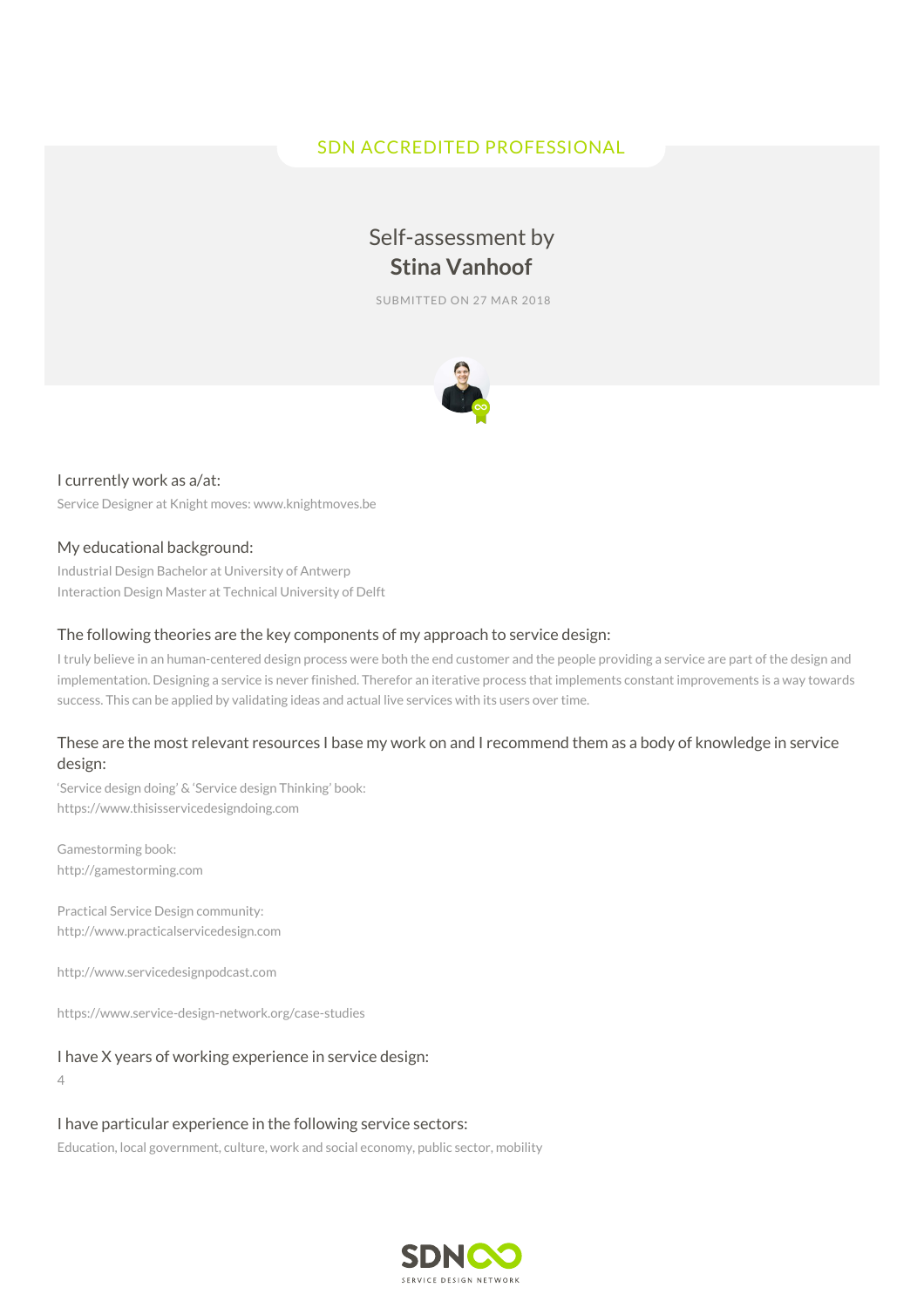

I have provided service design training sessions and/or other educational experiences for X years:

5

## My philosophy as a trainer is:

A successful service design training to me means hands-on practice. By experiencing the process as a participant first and later experiencing it as a facilitator, trainees will receive the courage to implement the tools by themselves. We get our hands dirty and dive into the process. First we do this in a save learning environment where all experiments are aloud. But soon we move towards the real world were the trainees step-bystep implement methods/mindsets/processes in their daily job. By putting the learnings into practise through guidance of the trainers I believe the training will be most effective.

# These are the service design training sessions and/or other educational experiences I've facilitated within the last year:

Co-teaching the 'Creative facilitation' course at Technical University of Delft from 2014 - 2017. About 100 students of the master Industrial design engineering for 1 semester, 1 day/week

'Creative facilitation' trainings (3days, 10 participants/session) At multiple large organisations: Zodiac aerospace, Sony music, Gemeenschapsonderwijs, etc. As freelancer and from Knight Moves: 2014 - present

'Service design training' (2 days + follow-up sessions, 10 participants) Multiple large organisations: Gemeenschapsonderwijs, Department of work and social economy, Cronos, etc. 2016 - present

## I mostly provide my training offerings in the following language(s):

English or Dutch

# I mostly provide my training offerings in the following countries/cities:

Belgium and the Netherlands

### I cover the following topics during my training offerings:

- •Definition of service design
- •Differentiation of service design to other approaches like design thinking, service marketing and service branding
- •Service dominant logic
- •Visualisation techniques
- •Prototyping of services
- •Implementation of service design concepts
- •Business model development
- •Measuring impact of service design, relating it to Key Performance Indicators (KPIs)
- •Exploration of systems
- •Service design for cultural change
- •Organisational development

### My training participants typically have the following level of experience:

- •Novice (new to service design)
- •Fundamental (basic knowledge)

### These are my favourite cases I use to inform participants about the impact and value of service design:

https://www.gov.uk/guidance/government-design-principles

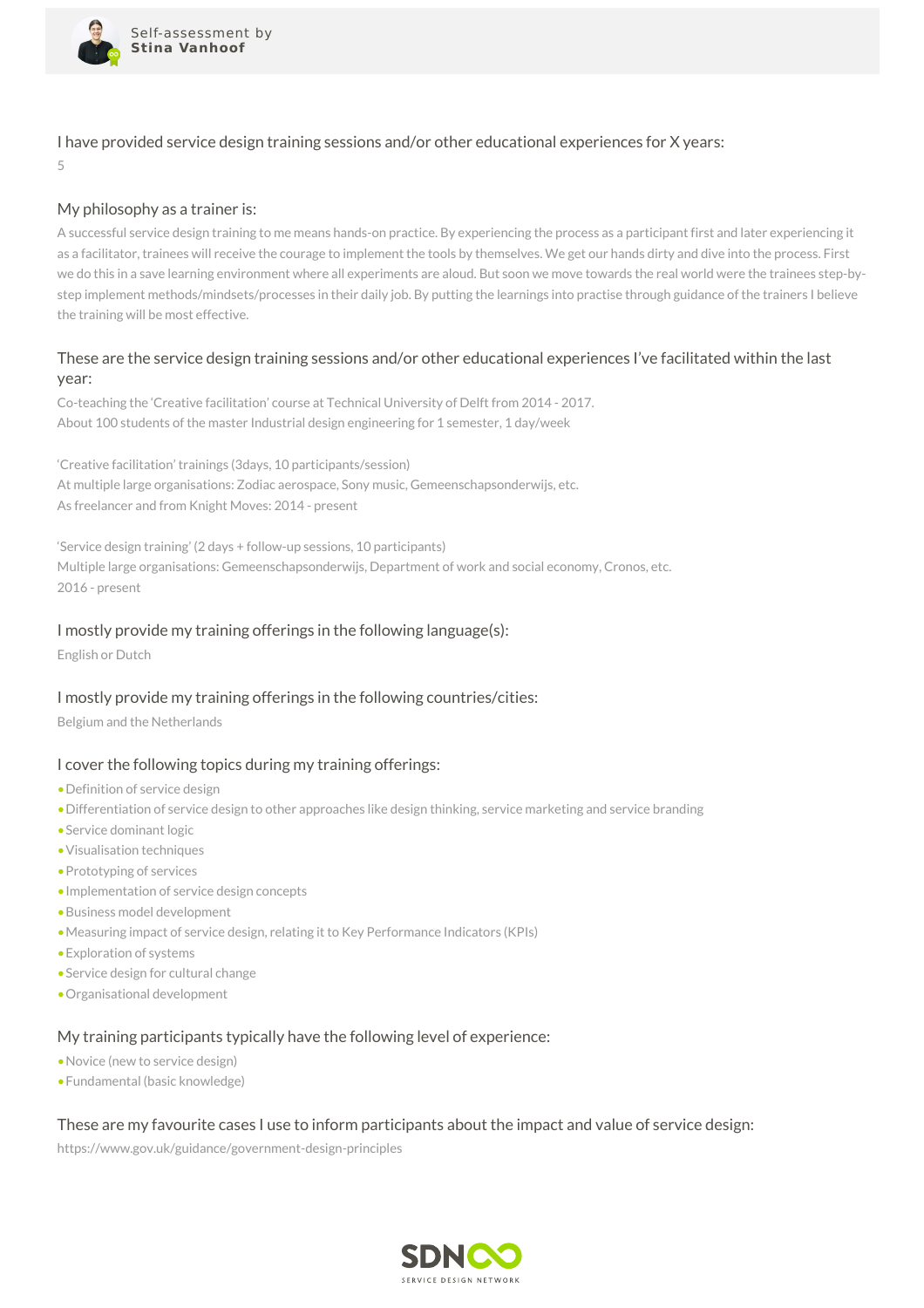

http://transformatordesign.com/uppdrag/arbetsformedlingens-fortroende-gror-i-vaxthusen/ http://www.knightmoves.be/work/go/

#### These are the service design methods and tools that I use during my sessions:

Workshop techniques (brainstorming, dot voting, COCD box, etc.) Customer journeys Persona mapping Qualitative user testing Prototyping techniques (paper prototypes, storyboards, crafts, etc.) User validation methods (interviews, storyboarding, user test, role-playing, etc.)

### After successfully attending my training sessions, participants will typically be able to:

Facilitate co-creation workshops Produce a stakeholder map Conduct user tests Create a customer journey Detect painpoints in a customer journey and define next steps Prototype digital and physical touchpoints Apply a holistic approach Understand the design thinking process Explain and defend the values of service design

## I apply the following evaluation tools to make sure the participants have understood the content of my sessions and gained the expected competencies and skills:

After the training we plan 2-4 follow-up meetings. Before every meeting concrete steps need to be taken, we evaluate them together in team during this moment.

The assignments are giving during the training. This can go from 'facilitate a workshop' towards 'implementing a whole user-centred design proces in their own context'. During the follow-up meeting we discuss the things that went well and see what could be improved and we define next steps.

## I systematically evaluate and improve my offerings based on feedback. These are examples of feedback that have led to improvements:

Integrating the follow-up sessions naturally grew from feedback of participants and appears to be relevant for all. I also got the feedback to first successfully conduct a service design track and let people experience the values, only then do a training. That's what we are now implementing with most clients.

# I have participated in the following service design-related activities in order to stay up to date, share my experiences with peers and receive their supervision within the last 12 months:

•SDN Global Conference

### I have participated as a speaker in the following events:

Service Design Global Conference Madrid:

https://www.youtube.com/watch?v=wvZD0N27GT4

https://www.slideshare.net/knightmovesdesign/sneaking-service-design-into-large-organisations-81984067?qid=ab691586-fcce-4421- 9246-b7ec9e07f6d8&v=&b=&from\_search=1

#### Service Design Global Conference Amsterdam:

https://www.slideshare.net/sdnetwork/dave-van-de-maele-stina-vanhoof-kingdom?qid=a52614cc-c351-46d6-95c0 ec81f70c111b&v=&b=&from\_search=1